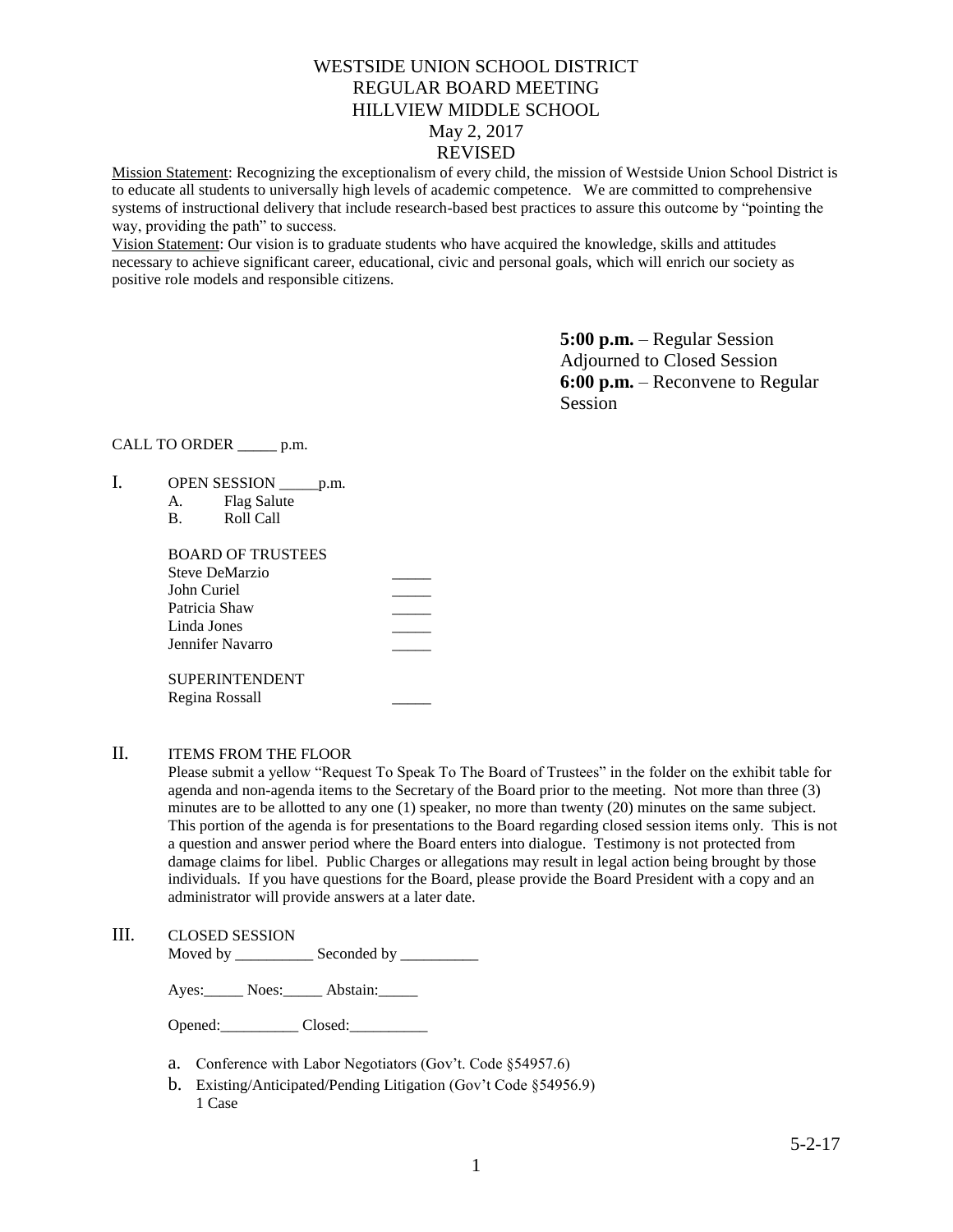- c. Conference with Real Property Negotiator
- d. Public Employee Discipline/Dismissal/Release/Appointment (Gov't Code §54957)
- e. Pupil Personnel (Ed Code 35146 and 48918)
- IV. RECONVENE TO OPEN SESSION AT \_\_\_\_\_\_\_\_\_\_ p.m.

# V. REPORT OF CLOSED SESSION ACTION

#### VI. PRESENTATIONS

A. Tarzana Treatment Centers Community Assessment Survey Reading of Resolution 17-75, National Teacher Day and Teacher Appreciation Week and California Day of the Teacher Proclamation

- B. Teacher of the Year
- C. Certificated Retirees
- D. Dissertation Research Andrea Paxton, Quartz Hill Principal

# VII. HEARING SESSION/STAFF REPORTS

- A. Board Comments
- B. Staff Reports
	- 1. Assistant Superintendent Administrative Services
	- 2. Assistant Superintendent Educational Services
	- 3. Deputy Superintendent
	- 4. Superintendent

## VIII. RECESS

IX. RECONVENE TO OPEN SESSION at \_\_\_\_\_\_\_\_ p.m.

### X. PERSONAL APPEARANCES

- A. Westside Union Teachers Association Representatives
- B. California School Employees Association Representatives
- C. Parent Teacher Association Representatives
- D. West Antelope Valley Educational Foundation Representatives

### XI. ITEMS FROM THE FLOOR

Please submit a yellow "Request To Speak To The Board of Trustees" in the folder on the exhibit table for agenda and non-agenda items to the Secretary of the Board prior to the meeting. Not more than three (3) minutes are to be allotted to any one (1) speaker, no more than twenty (20) minutes on the same subject. This is not a question and answer period where the Board enters into dialogue. Testimony is not protected from damage claims for libel. Public Charges or allegations may result in legal action being brought by those individuals. If you have questions for the Board, please provide the Board President with a copy and an administrator will provide answers at a later date.

XII. PUBLIC HEARING None

#### XIII. BUSINESS SESSION

- A. Organizational/Governance Goal #
	- 1. Agenda

Item1

Moved by \_\_\_\_\_\_\_\_\_\_\_\_\_ Seconded by \_\_\_\_\_\_\_\_\_\_\_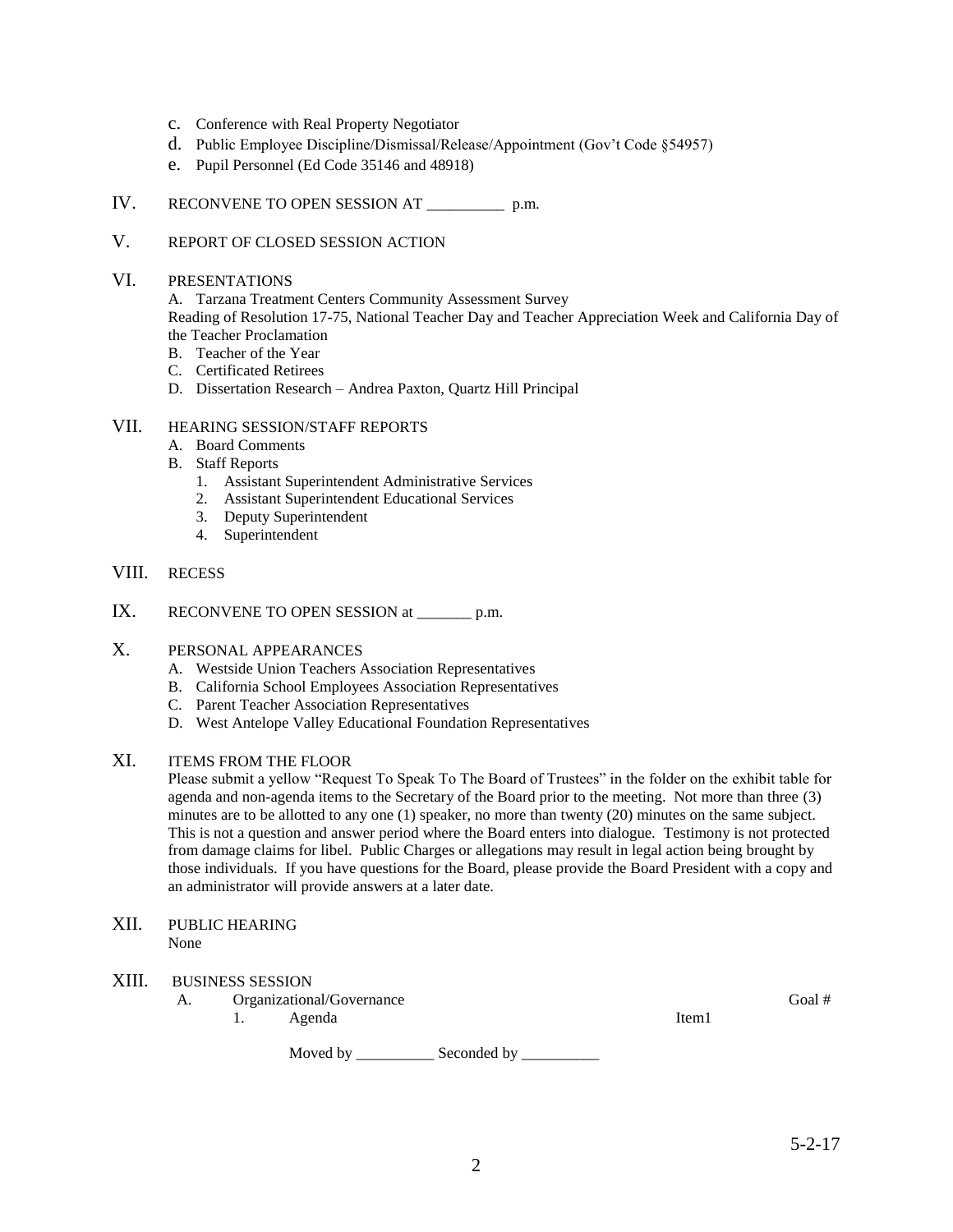Actions proposed for the Consent Calendar, are items with adopted policies and approved practices of the District and are deemed routine in nature. They will be acted upon in one motion, without discussions, unless members of the Board request an item's removal. The item will then be removed from the motion to approve and after the approval of the consent agenda the item(s) will be heard. 2. Consent a. Minutes of the Regular Meeting on April 18, 2017 b. Fundraising Authorization c. Personnel Report d. Purchase Orders e. Consultant/Contract Schedule f. Conference/Workshop Schedule Moved by \_\_\_\_\_\_\_\_\_\_\_\_\_ Seconded by \_\_\_\_\_\_\_\_\_\_\_ Approval of the Consent Items as presented. Ayes: Noes: Abstain: Items 2a -2f 3. Board Bylaws • BB 9323, Meeting Conduct BB/E 9323.2, Actions by the Board • BB 9324, Minutes and Recordings • BB 9400, Board Self-Evaluation Moved by \_\_\_\_\_\_\_\_\_\_\_\_\_ Seconded by \_\_\_\_\_\_\_\_\_\_\_ Approval of the second and final reading of Board Bylaws and Exhibit Ayes: Noes: Abstain: Item 3 4. County of Los Angeles Public Health and Tarzana Treatment Centers Community Assessment Survey Moved by \_\_\_\_\_\_\_\_\_\_\_\_\_ Seconded by \_\_\_\_\_\_\_\_\_\_\_ Approval of the County of Los Angeles Public Health Department and Tarzana Treatment Centers Community Assessment Survey Ayes:\_\_\_\_\_ Noes:\_\_\_\_\_ Abstain: Item 4 5. Discussion Item ■ Board Governance Item 5

To approve the Agenda of the Regular Meeting of

Ayes: Noes: Abstain:

May 2, 2017

Goal #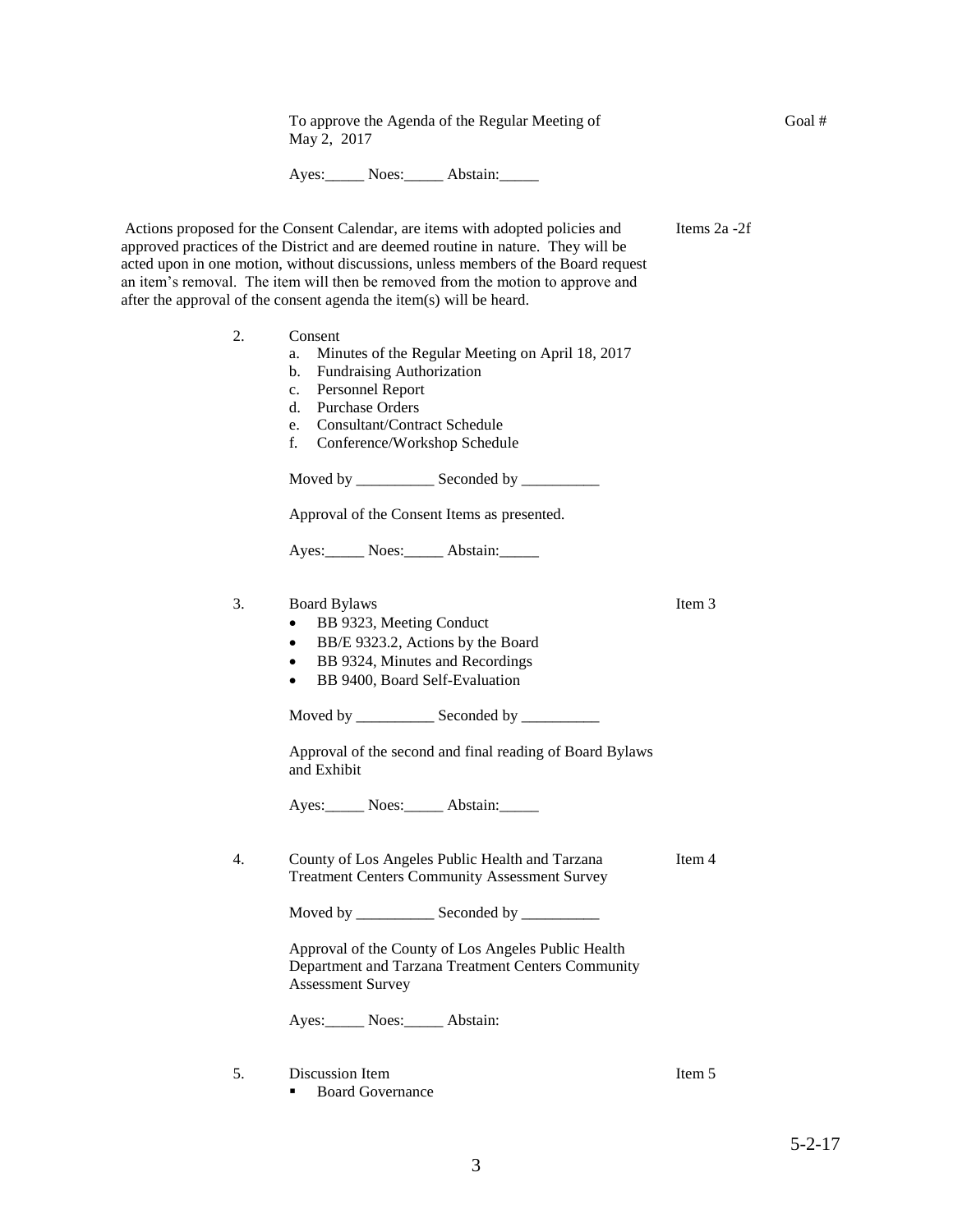- B. Educational Services Goal #
	- 6. Resolution 17-75, Teacher of the Year Item 6

Moved by \_\_\_\_\_\_\_\_\_\_ Seconded by \_\_\_\_\_\_\_\_\_\_

Approval of the Resolution 17-75, Teacher of the Year

Ayes:\_\_\_\_\_\_ Noes:\_\_\_\_\_\_ Abstain:\_\_\_\_\_

7. Resolution 17-76, National Teacher Day, Teacher Appreciation Week and California Day of the Teacher Proclamation Item 7

Moved by \_\_\_\_\_\_\_\_\_\_ Seconded by \_\_\_\_\_\_\_\_\_\_

Approval of Resolution 17-76, National Teacher Day, Teacher Appreciation Week and California Day of the Teacher Proclamation

Ayes: Noes: Abstain:

- C. Personnel
	- 8. Retirement Resolutions
		- 17-77 Richard Anderson
		- 17-78 Wendy Chance
		- 17-79 Tyna Chang
		- $\bullet$  17-80 Janet Diaz
		- $\bullet$  17-81 James Jacobs
		- 17-82 Janet Jordan
		- 17-83 John Jordan
		- 17-84 Linda Lounder
		- 17-85 Jean Newhouser
		- 17-86 Susan Reno
		- 17-87 Laura Riggs
		- 17-88 Helen Schafer
		- 17-89 JJ Schramm
		- 17-90 Willie Scott

Moved by \_\_\_\_\_\_\_\_\_\_\_\_\_\_ Seconded by \_\_\_\_\_\_\_\_\_\_\_

Approval of Retirement Resolutions

Ayes: Noes: Abstain:

9. Declaration of Need for Fully Qualified Educators

Item 9

Item 8

Moved by \_\_\_\_\_\_\_\_\_\_\_\_\_\_ Seconded by \_\_\_\_\_\_\_\_\_\_\_

Approval of the Declaration of Need for Fully Qualified Educators

Ayes: Noes: Abstain: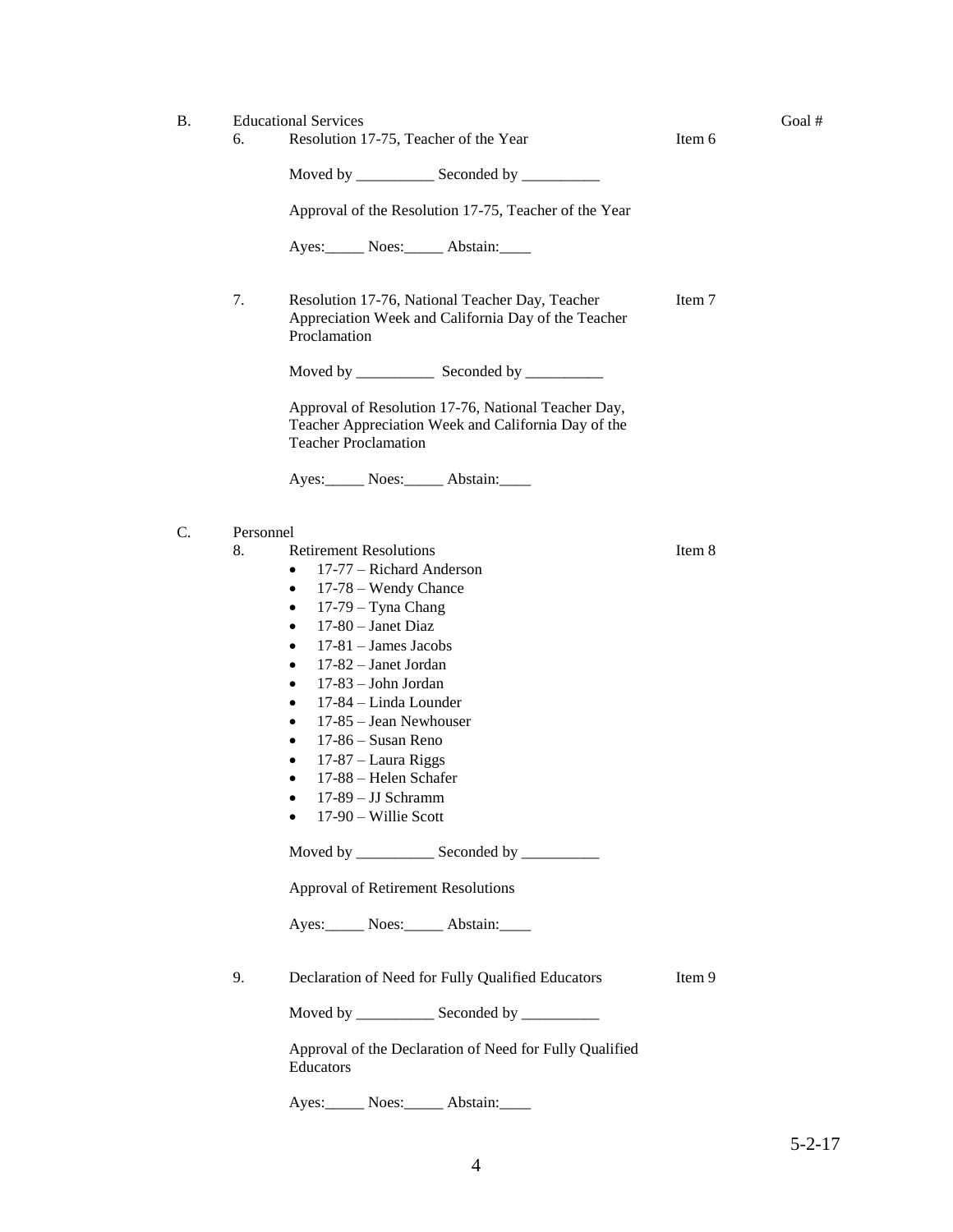| 10.             | Declaration of Indefinite Salaries for Retroactive Pay                                                                          | Item 10 | Goal # |
|-----------------|---------------------------------------------------------------------------------------------------------------------------------|---------|--------|
|                 | Moved by _______________ Seconded by ____________                                                                               |         |        |
|                 | Approval of Declaration of Indefinite Salaries for<br>Retroactive Pay                                                           |         |        |
|                 | Ayes: Noes: Abstain:                                                                                                            |         |        |
| 11.             | Variable Term Waiver                                                                                                            | Page 11 |        |
|                 | Moved by ______________ Seconded by ___________                                                                                 |         |        |
|                 | Approval of Variable Term Waiver                                                                                                |         |        |
|                 | Ayes: Noes: Abstain:                                                                                                            |         |        |
| <b>Business</b> |                                                                                                                                 |         |        |
| 12.             | Revised Board Policy and Administrative Regulation<br>3260, Fees and Charges                                                    | Item 12 |        |
|                 | Moved by _____________ Seconded by ___________                                                                                  |         |        |
|                 | Approval of the second and final reading of the revised<br>Board Policy and Administrative Regulation 3260, Fees<br>and Charges |         |        |
|                 | Ayes: Noes: Abstain:                                                                                                            |         |        |
| 13.             | Notice of Completion: Digital Networks Group, Inc.                                                                              | Item 13 |        |
|                 | Moved by ______________ Seconded by ___________                                                                                 |         |        |
|                 | Approval of Notice of Completion: Digital Networks<br>Group, Inc.                                                               |         |        |
|                 | Ayes: Noes: Abstain:                                                                                                            |         |        |
| 14.             | Rejection of Bid: Proposition 39 HVAC Upgrades at<br>Sundown and Valley View and Roof Replacement at<br>Sundown                 | Item 14 |        |
|                 | Moved by _______________ Seconded by ____________                                                                               |         |        |
|                 | Approval to Reject Bid: Proposition 39 HVAC Upgrades<br>at Sundown and Valley View and Roof Replacement at<br>Sundown           |         |        |
|                 | Ayes: Noes: Abstain:                                                                                                            |         |        |

 ${\mathbb D}.$ 

5-2-17